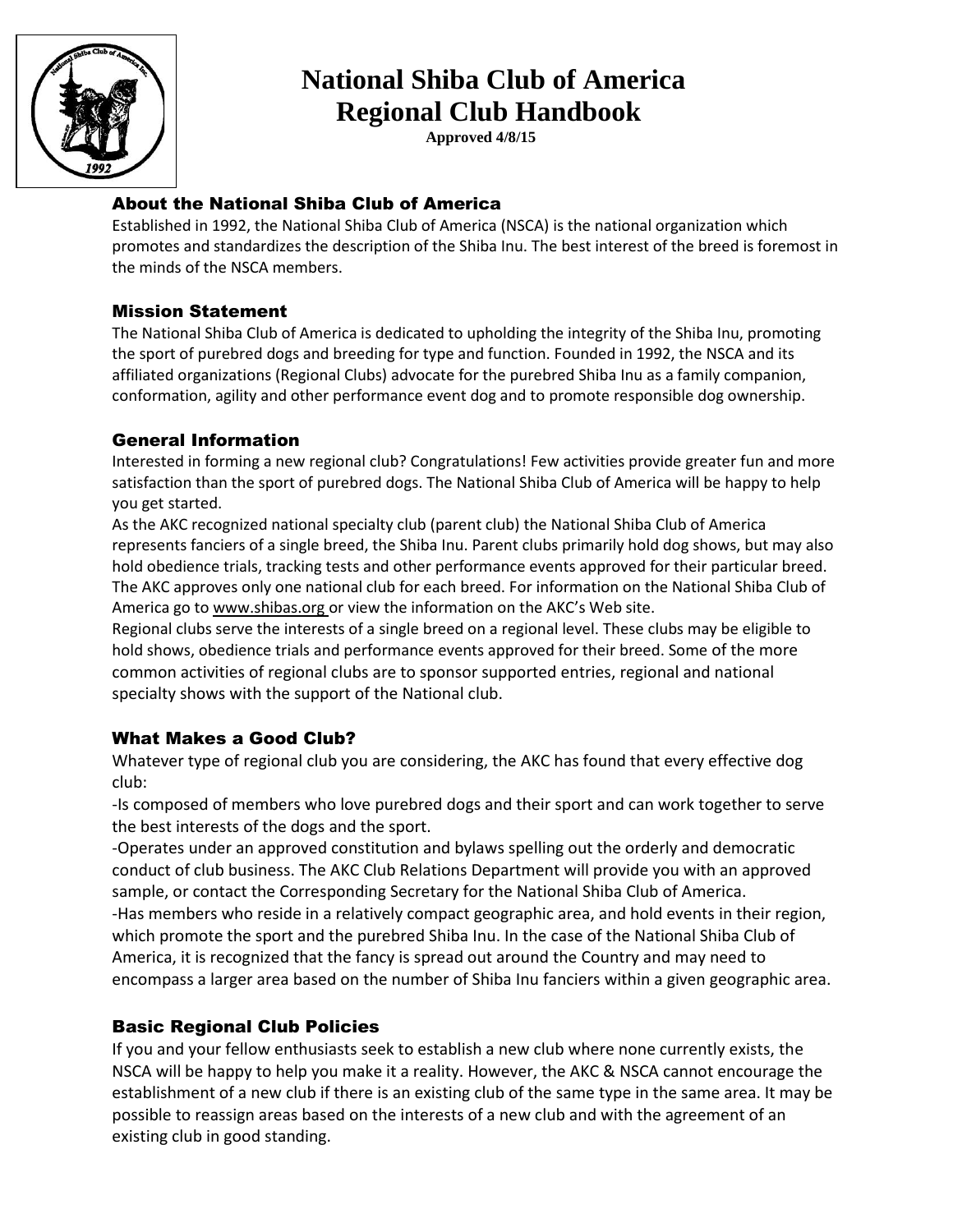#### **Member Club status is open to all local Shiba Inu Clubs that meet the following requirements:**

1. Shall accept the Constitution and by-laws of the NSCA.

2. Shall accept the breed standard as approved by the AKC.

3. Shall submit an application for membership that includes a copy of its Constitution and by-laws, a list of Officers, Directors, and members. In order to maintain membership as a club, this information shall be updated yearly when the dues for the following year are paid.

4. Shall have at least ten (10) members over the age of 18 years and at least five (5) of whom are NSCA members.

5. Member Clubs may not hold office or serve on committees but are entitled to one (1) vote. They are entitled to be represented at meetings by one Delegate who must also be an NSCA member in good standing.

6. Member Clubs are entitled to all other benefits as provided by the Board.

**Dues:** Membership dues shall be set by the Board of Directors. The dues shall be payable on or before the 1st day of January each year and delinquent after 30 days. For applications accepted after June 1st, dues shall be 1/2 of the stated amounts. No club may vote whose dues are not paid. During the month of October, the Treasurer shall send to each member club a statement of dues for the ensuing year. Clubs must submit a copy of its constitution and bylaws, a list of Officers, directors, and members with the dues payment. Renewals will not be accepted without this information. These documents along with the dues payment are sent to the Treasurer.

**Geographic Range or Territory***:* There is no specified mileage radius; each club is evaluated on its own merits and circumstances. We recognize that in densely populated areas there may be a need for more clubs, while in sparsely populated areas more territory may be suitable. If you have questions about your club's circumstances, please contact the current Corresponding Secretary. The geographic area of the club must be defined in its Constitution & Bylaws. The approval of the area will be determined by the NSCA Board of Directors. Half or more of the regional club's members are to reside in its designated geographic area (note: this is not an AKC requirement). The National Shiba Club of America will maintain a map of the United States showing the areas that have recognized regional clubs and the contact person for each club is listed on the NSCA website.

**Club Name***:* Your club's name should identify your geographic center of activity. We strongly suggest you receive written approval of the name from the NSCA before your club incorporates or prints letterhead.

**Event Sites***:* Every club must have a suitable site for its events in its region.

**Specialty Clubs***:* Newly formed regional clubs should always contact their parent club before contacting the AKC. Parent clubs can be extremely helpful to a new club. For help in contacting the corresponding secretary of your parent club, please see the National Shiba Club of America website for current information.

#### **Organization**

The first step is to hold an organizational meeting. Try to contact all fanciers in your proposed area who may want to become involved.

At the first meeting we suggest you do the following:

-Select temporary officers. For starters, all you really need is someone to chair meetings, and someone to take minutes.

-Decide on a meeting schedule and location.

-Choose someone to keep records of the club's development. This is very important because the National Shiba Club of America's evaluation of your club will focus on the records your club submits.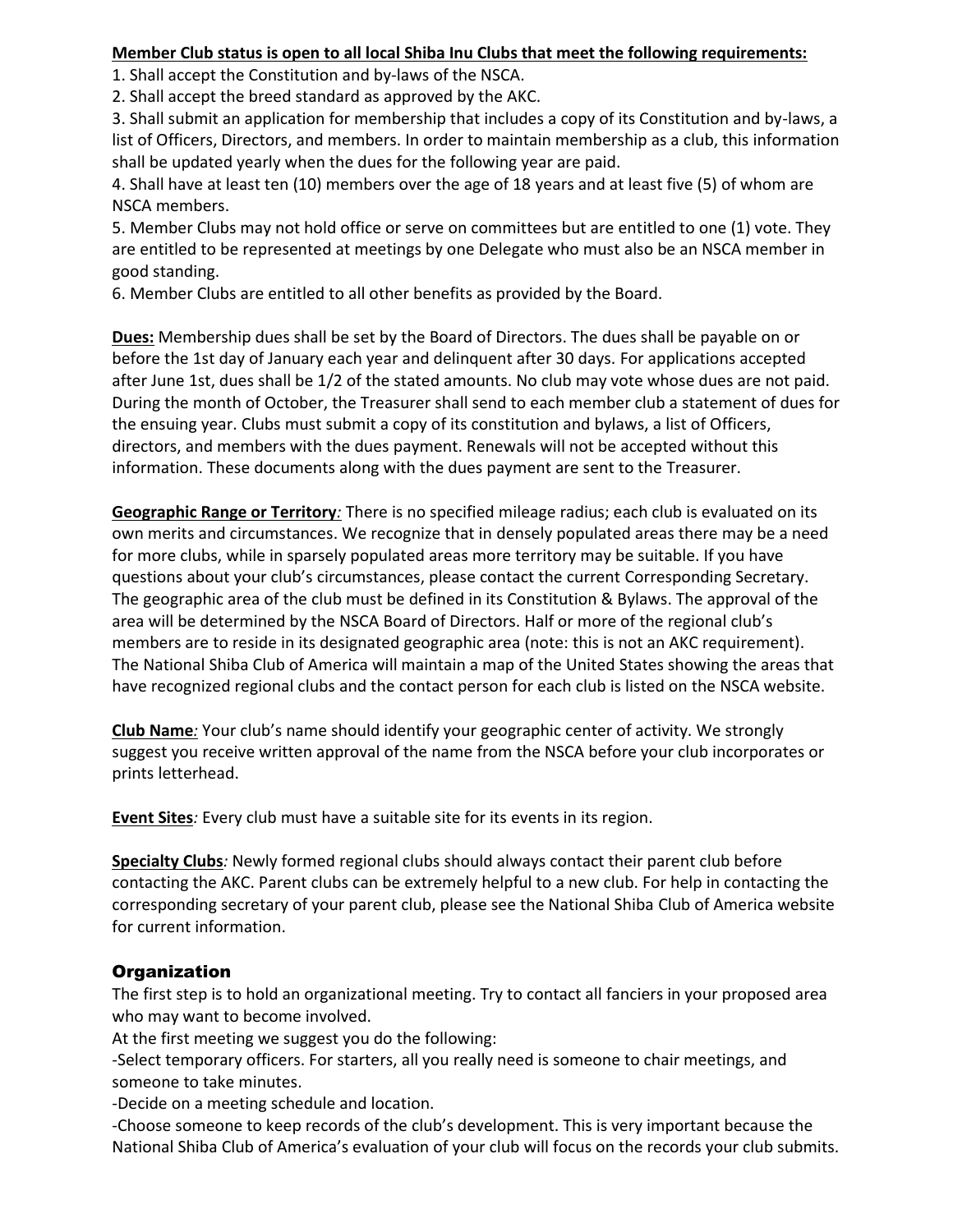You may want to designate this person as NSCA Liaison. **Always keep copies of club records.** Clubs have unfortunately lost valuable records due to floods, fires, individuals moving, etc. -Set up a program of activities. These should reflect your efforts to assist fanciers and promote the sport and responsible dog ownership.

#### Code of Ethics

The National Shiba Club of America expects all members of regional clubs to abide by its code of ethics, which can be found on the website.

#### NSCA Member Club Application

Complete and submit the NSCA Member Club application included below.

#### AKC Accreditation

The National Shiba Club of America encourages regional clubs to work toward becoming AKC accredited (optional depending on the desires of a regional club, new clubs may wish to defer this until they have experience with other activities or opt not to become AKC accredited)**.**  Regional clubs wishing to hold independent shows must become AKC accredited.

#### HELPFUL PUBLICATIONS & WEBSITES:

**AKC** website www.akc.org provides information on AKC events and breeds, AKC news, and AKC departments.

**National Shiba Club of America** website www.shibas.org

This handbook is based on the following AKC document **"How to Form an AKC Accredited Dog Club"** and the National Shiba Club of America by-laws.

**For more information contact the current NSCA Corresponding Secretary.**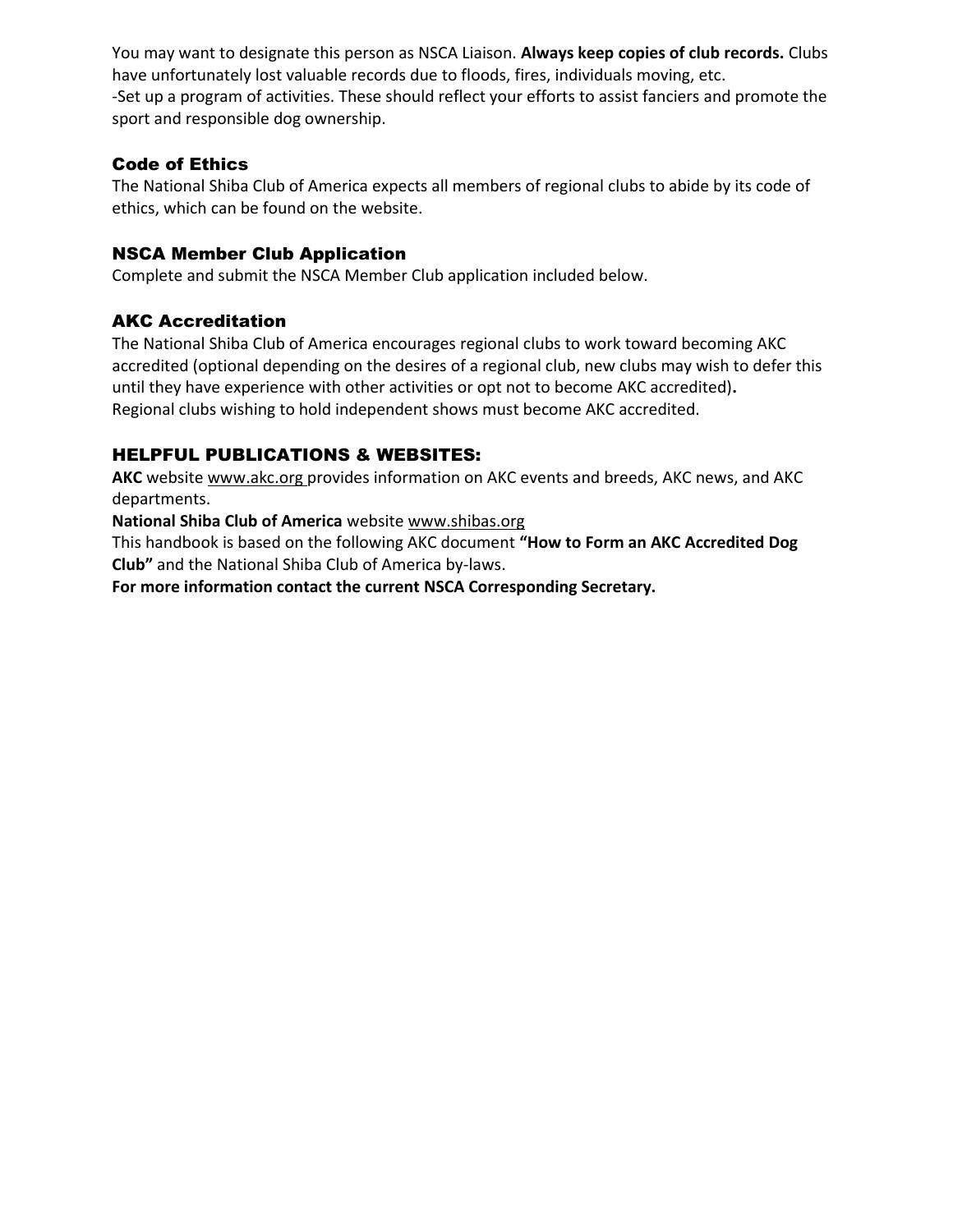

# National Shiba Club of America, Inc. Application for Regional Member Club

http://www.shibas.org/docs/RegionalClubHandbook.pdf

| Club Name and the contract of the contract of the contract of the contract of the contract of the contract of                                                                                                                                     |                                                   |
|---------------------------------------------------------------------------------------------------------------------------------------------------------------------------------------------------------------------------------------------------|---------------------------------------------------|
|                                                                                                                                                                                                                                                   |                                                   |
|                                                                                                                                                                                                                                                   |                                                   |
|                                                                                                                                                                                                                                                   |                                                   |
| Current Number of Members__________ Current Number of NSCA Members_________ Year Club was Formed_____________                                                                                                                                     |                                                   |
|                                                                                                                                                                                                                                                   |                                                   |
| Is Club Incorporated?________ State of Incorporation____________ Is Club AKC accredited?_______ Is Club AKC licensed?_______                                                                                                                      |                                                   |
| Date Approved_______________________If club is not AKC accredited and/or licensed, does it plan to obtain these?_______________________                                                                                                           |                                                   |
| Club Interest or Focus - Please check each item that applies:                                                                                                                                                                                     |                                                   |
| Conformation _______ Obedience ________ Agility_______ Breed Education ______                                                                                                                                                                     |                                                   |
| Briefly describe the Club's reasons for seeking NSCA membership:                                                                                                                                                                                  |                                                   |
|                                                                                                                                                                                                                                                   |                                                   |
|                                                                                                                                                                                                                                                   |                                                   |
| <b>General Information:</b><br>Has this club ever been suspended from the privileges of the American Kennel Club? Yes________ No________                                                                                                          |                                                   |
|                                                                                                                                                                                                                                                   |                                                   |
| Has this club ever been a NSCA Regional Member Club before? Yes______ No______ If yes, what year(s) __________________                                                                                                                            |                                                   |
| Has this club ever been suspended from NSCA membership? Yes________ No________                                                                                                                                                                    |                                                   |
|                                                                                                                                                                                                                                                   |                                                   |
|                                                                                                                                                                                                                                                   |                                                   |
| We hereby apply for membership in the National Shiba Club of America and, if accepted, agree to abide by its Constitution,<br>By-Laws, and Code of Ethics. We also agree to accept the AKC Breed Standard as written. We have enclosed our club's |                                                   |
| constitution, By-Laws, Code of Ethics, and current club membership roster showing the Board of Directors and                                                                                                                                      |                                                   |
| names of our members with the city and state of residence.                                                                                                                                                                                        |                                                   |
| Applicant Signature (Club President)<br>Print Name                                                                                                                                                                                                | Date                                              |
| 1. Club Membership roster, C&BL, and Code of Ethics (check if enclosed)                                                                                                                                                                           | Return to:                                        |
| 2. \$30 Club Membership Dues                                                                                                                                                                                                                      | Via e-mail:                                       |
| 3. \$20 for optional paper mail communication<br>(there is no additional charge for electronic communication)                                                                                                                                     | Membership@shibas.org                             |
|                                                                                                                                                                                                                                                   | Via postal mail to:                               |
| Total:<br>-Check payable to National Shiba Club of America, or                                                                                                                                                                                    | <b>Lisa Shery</b><br><b>NSCA Membership Chair</b> |
| -payment submitted via Paypal to Dues@shibas.org (date submitted)                                                                                                                                                                                 | 3211 S. Barrington Ave, Apt. A                    |
|                                                                                                                                                                                                                                                   | Los Angeles, CA 90066                             |
| For Official Use Only:                                                                                                                                                                                                                            |                                                   |
| Elected/Rejected Date<br>E-Mail Auth Form<br>Received Date<br><b>Published Date</b><br>Notified Date                                                                                                                                              |                                                   |